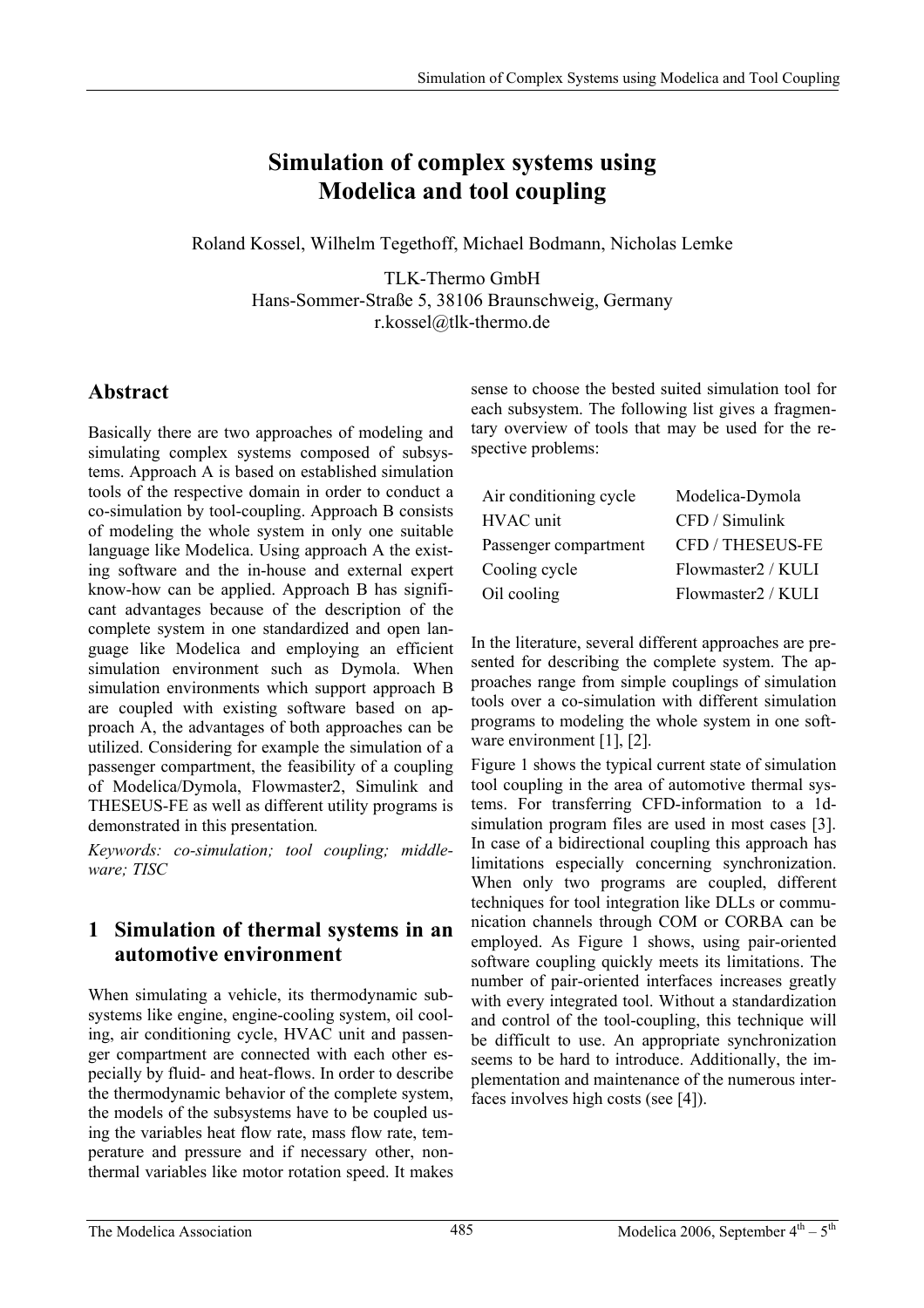

Figure 1: Exemplary current state of tool coupling of simulation programs and HIL-applications

It follows from the above, that the coupling technique for simulation programs must be standardized. The following chapter describes a possible way for this. Afterwards an alternative way describing the thermal behavior of a vehicle holistically is presented.

### **2 Coupling of simulation tools**

CORBA, MPI, Sockets, etc.

As pointed out in Chapter 1, special coupling software (middleware) should be employed when simultaneously coupling more than two programs (see Figure 2). The middleware provides the systematic coupling of the different simulation programs and takes care of the synchronized data communication. In difference to the pair-oriented technique from Chapter 1, only one interface is needed for every program when using a middleware concept.

| Flowmaster2 | Dymola   | Fluent |
|-------------|----------|--------|
|             |          |        |
| Middleware  |          |        |
|             |          |        |
| LabVIEW     | Simulink | KULI   |



A typical middleware is for example the program EXITE [5], which is widely used in the field of vehi-

cle electronics. EXITE's data exchange is based on CORBA for normal and MPI for HIL applications. In the field of thermal management Puntigam [1] describes the middleware of the VIF in Graz. This software relies on CORBA and has numerical means for coupling the differential equations of the coupled programs. The MPI based middleware MpCCI [6] provides a solution for coupling 3D programs. MpCCI aims at mesh-mesh-coupling. At the present date MpCCI support only the coupling of two applications at one time.

The configuration displayed in Figure 2 is currently not realizable with any of the described middleware. Due to the need of a short-term availability and special demands concerning the data synchronization and platform independent data exchange, the middleware TISC was developed.

TISC allows platform independent exchange of commands (strings), floating point numbers (double) and integers as scalar values as well as vectors and matrices. The data exchange is realized through sockets. As Figure 3 shows, TISC consists of a server and the respective clients, which are integrated into the coupled programs. For this integration, interfaces are available in C, C++, C# and FORTRAN. A connection over COM is also supported and used for example for Flowmaster2 and KULI.

- Sockets (Windows, Linux, Unix) for transfer-
- ring commands, integer, doubles as scalar-, vector- or matrix-values





TISC-integrations are currently available for the following programs:

- Flowmaster2 Modelica/Dymola
- Fluent StarCD
- KULI THESEUS-FE
- LabVIEW Trnsys
- Matlab/Simulink
- 
-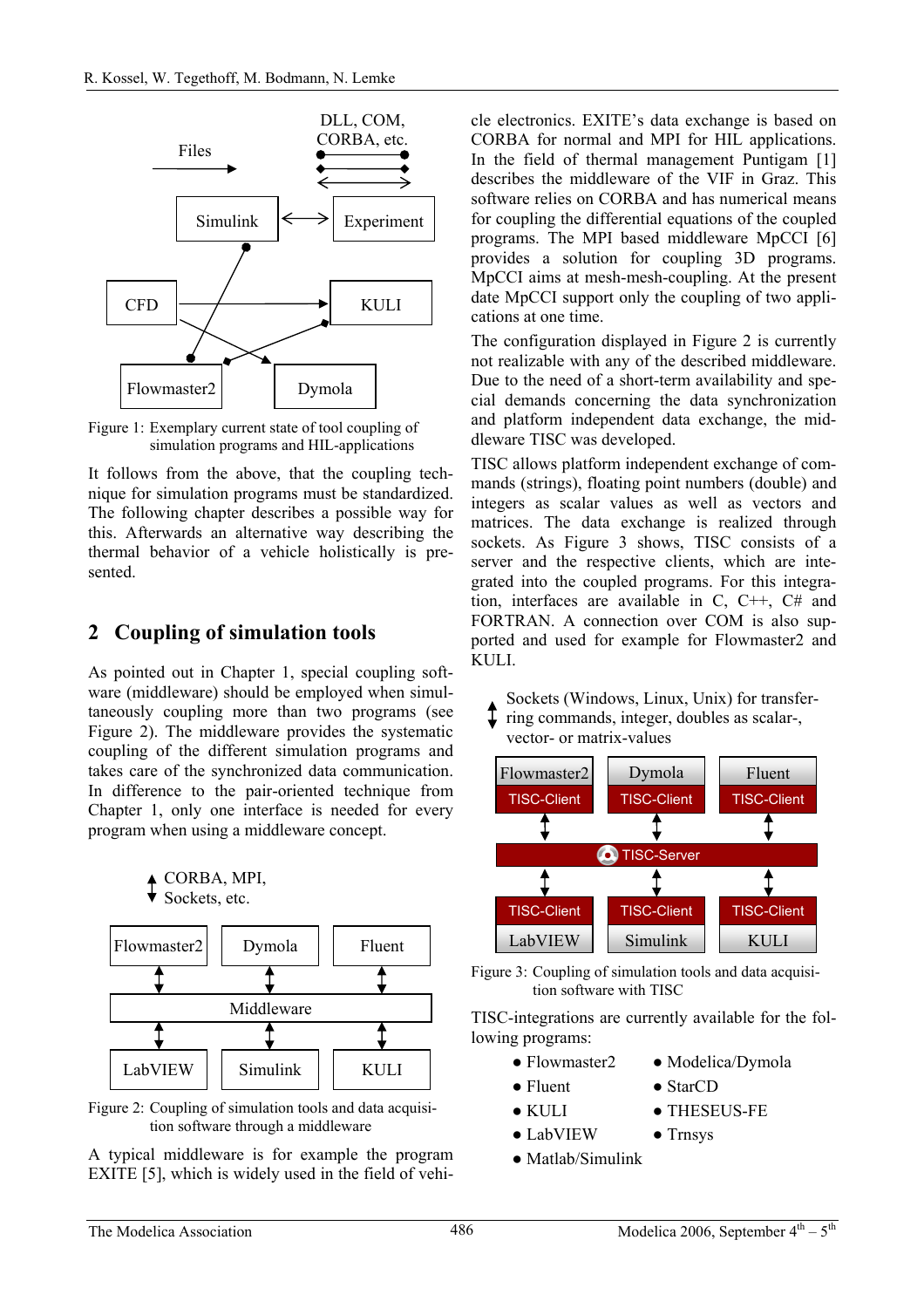The following interfaces are currently under development:

| $\bullet$ Ansys | $\bullet$ Excel |
|-----------------|-----------------|
| $\bullet$ CFX   | $\bullet$ COM   |

Furthermore utility programs exist for visualizing the exchanged data. TIM – the **T**ISC **I**nformation **M**onitor – receives and saves all data sent by the coupled programs. The StateViewer displays a pressureenthalpy-diagram at run time of the co-simulation or the measurement. A special client for controlling the next time increment (if the coupled programs allow this) and for coupling the variables numerically efficient is in development (see [1]).

#### **2.1 Advantages of coupling simulation tools**

When coupling simulation tools with a middleware, several advantages arise besides from the saving of time. Employing a middleware for the simulation of the complete system allows the utilization of present expert knowledge which is bound to existing software. Using this knowledge can speed up integrating the examination of the complete vehicle into the product development process. Beyond this, the best tool can be chosen for describing each subsystem. By using a standardized definition of the interface variables, the single simulation tools can be easily exchanged (compare Figure 4). Even if the approach of using a unified language for building the models is used, it can make sense to couple sub models with a middleware to decouple the time Steps of the solver.

#### **2.2 Arising problems**

Besides the mentioned advantages, there are also drawbacks to consider. Since events have to be triggered to exchange the data between the simulation tools, the solvers of those programs have to be stopped and restarted at every exchange time. Since the received variables show a discrete behavior, this restart can become difficult. Further on numerical oscillations can occur, when the interdependence of the coupled variables is very high. To reduce these effects, interpolation methods are currently explored in order to convert the discrete behavior of the received variables into a continuous one or to achieve a pseudo multistep integration method.

### **3 Unified simulation with Modelica**

An alternative way to the coupling of simulation tools is describing the complete system including all subsystems in one unified programming language and mathematics. In the following it is assumed that the subsystems and therefore the complete system can be described by hybrid systems of differential equation (ADE-systems). A hybrid ADE-systems consists of the following three equation types:

- 1. Ordinary differential equations (ODE) with the respective differential variables whose derivatives explicitly appear in the system of equations.
- 2. Linear and non-linear ordinary algebraic equations (OAE) with the respective algebraic variables.
- 3. Event equations with the respective discrete variables whose values can only be changed at an event. The corresponding simulation technique is highly developed in digital electronics. Because of the combination with the continuous ADE-system it is referred to as hybrid ADEsystem.

By assembling the sub models to the complete thermal system, a big hybrid ADE-system is created which can be solved with appropriate numerical techniques. Methods for coupling partial differential equations like FEM or finite volume methods form a separate technique. From the authors point of view this technique can not be integrated into the ADEsystems by a standardized description with a unified programming language at this time. Coupling using co-simulation seems to make sense in this case.

The thermal models for engine, engine cooling cycle, oil cooling, air conditioning cycle, HVAC unit and passenger compartment can be described using hybrid ADE-systems. Highly developed computer languages have been developed for this purpose. Besides VHDL-AMS [7] which is mainly used in the field of electronics, the language Modelica [8, 9] is currently widely propagated. The language Modelica is developed by the non-profit Modelica Association with the goal to describe hybrid ADE-systems from diverse physical and engineering domains. Already numerous commercial and non-commercial libraries are available. For example the AirConditioning library [10] is being used by the A.K.2.4.3 of the German OEMs with participation of Audi, BMW, DaimlerChrysler and Volkswagen for unified steady state and transient simulation of air conditioning cycles. In this context the OEMs require the suppliers previous to the project assignment to build the respective component models in the language Modelica [11].

The physical equations are set up in the component models. The transformation of the equations as well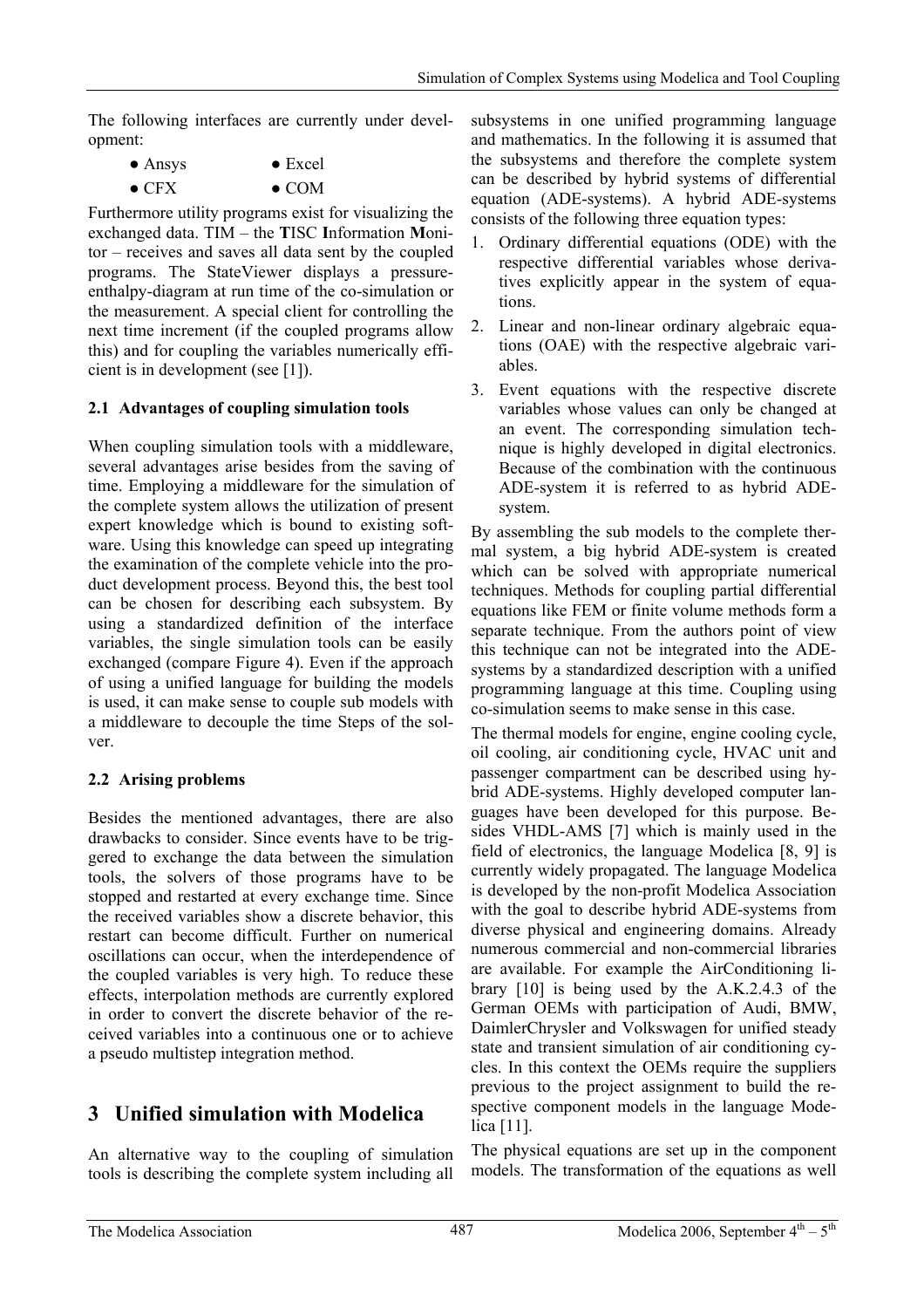as the numerical solution is left to the used working environment. With means of object-oriented modeling, component libraries can easily be built up. Defining standard interfaces for the components allow a simple model exchange.

At the moment, Dymola is the most powerful simulation environment which supports the language Modelica [12]. Other simulators like Mosilab [13], Amesim [14] and SimulationX [15] are being extended to also support Modelica. The free working environment OpenModelica can be employed for a subset of simulation problems [16].

The open and unified programming language allows an optimal communication and standardization between departments and suppliers. By using the object-oriented techniques of Modelica, the work in teams is eased. Extending and reusing existing models of the component library is also eased. A substantial training of the employees is necessary, because otherwise the object-oriented design can easily cause the opposite effect. Because of the open language the sustained realization of the own expert knowledge is possible with less dependence of software companies and engineering service providers. By employing the right numerical and object-oriented techniques, shorted times for method development and calculation can be achieved. Furthermore the goal of a working environment providing the pre-processing, simulation and post-processing of the complete system can be reached more quickly.

In order to profit from the mentioned advantages and the benefits of a co-simulation – and to be capable of working without a complete Modelica model library – it makes sense to combine a co-simulation with a unified programming language.

#### **4 Example: Passenger compartment**

The tool-coupling using TISC is demonstrated for a simulation of the cool down of a passenger compartment. Figure 4 shows the programs participating in the co-simulation. The central element of the cosimulation is the TISC-server to which every program connects via its interface, the so called TISCclient.

The passenger compartment is being simulated with THESEUS-FE [17]. The model has been provided by P+Z Engineering and describes a British sedan including the driver.

The compartment is being cooled by an R134a air conditioning cycle built in Modelica using the Air-Conditioning library.

A PID-controller assembled in Matlab/Simulink tunes the temperature within the compartment.

Using TLK's utility program StateViewer, the phdiagram for the air conditioning cycle can be displayed while simulating. The TISC Information Monitor – short TIM – logs all data exchanged between the different programs over TISC.



Figure 4: TISC-setup for co-simulation example

As Figure 4 shows, the single programs are not connected among each other but only with the TISCserver. During initialization the simulation tools register the variables they are sending and receiving at the server. The data exchange and synchronization during the simulation is handled by the server. By using this communication setup, an exchange of the simulation tools can be easily arranged – as long as the exchanged tools send and receive the same variables, the other tools' configurations do not have to be altered. For example, the model of the passenger compartment could be changed this way to describe a different vehicle.

Figure 5 lists the variables sent and received by the simulations tools for the co-simulation.

|            | Sends                                   | Receives                                |
|------------|-----------------------------------------|-----------------------------------------|
| Dymola     | Output evaporator<br>$(T, \text{mdot})$ | Input evaporator<br>$(T, \text{mdot})$  |
|            |                                         | Relative displacement                   |
| Simulink   | Relative displacement                   | Signal of temperature<br>sensor         |
| THESEUS-FE | Input evaporator<br>T, mdot)            | Output evaporator<br>$(T, \text{mdot})$ |
|            | Signal of temperature<br>sensor         |                                         |

Figure 5: Variables exchanged in co-simulation

The Modelica-model describing the air conditioning cycle is shown in Figure 6. The TISC-interface is integrated as a single block into the example "OrificeTubeCycle" of the AirConditioning library.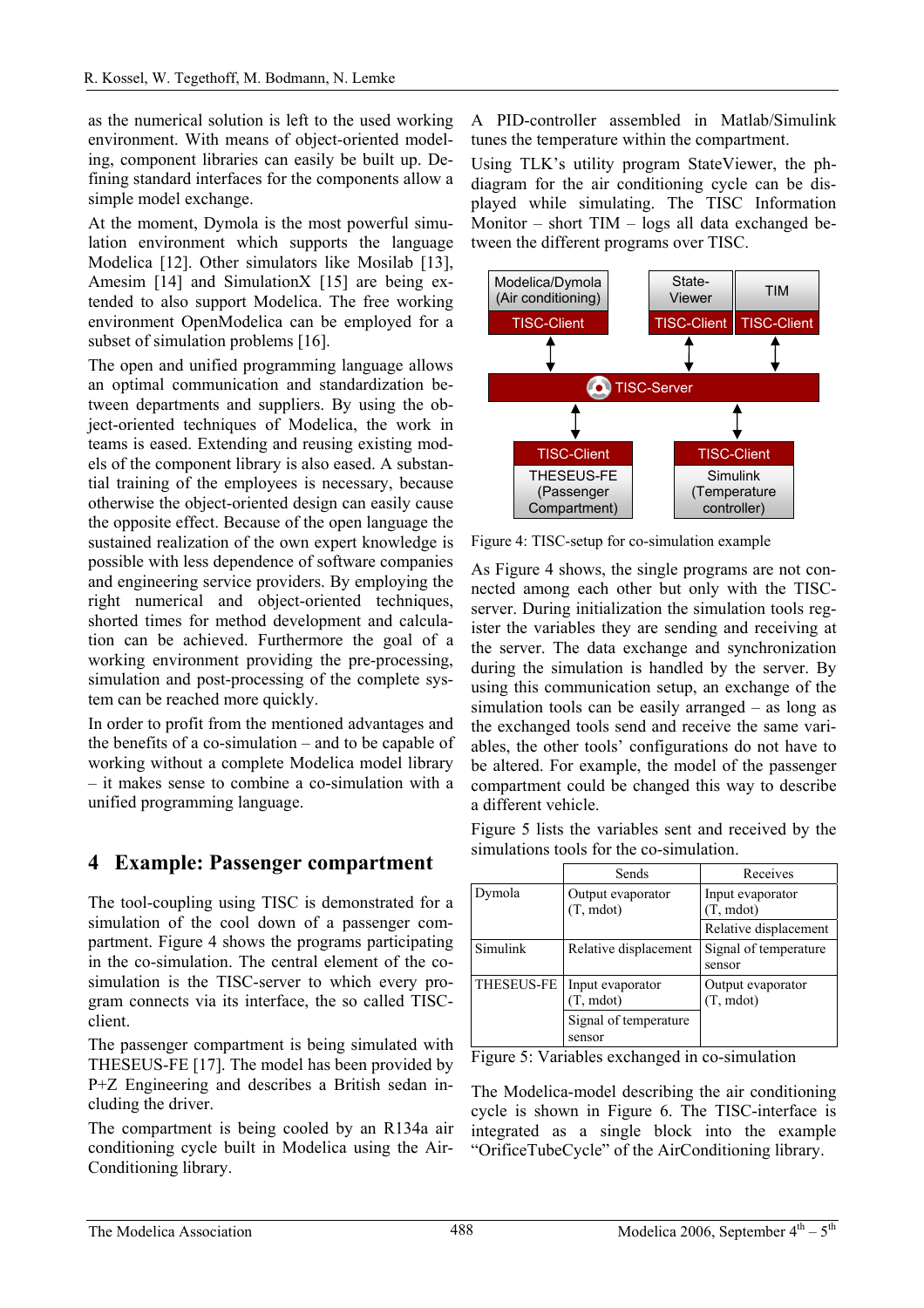

Figure 6: Modelica model in Dymola for co-simulation example

The TISC-block is a composition of single blocks for the different functions of the tool coupling. These are

- Creating an event when data needs to be exchanged
- Managing the connection to the TISC-server
- Sending variables
- Synchronizing with the TISC-server
- Receiving variables

Figure 7 shows the internal composition of the TISCblock from Figure 6.



Figure 7: Internal composition of TISC-block

The block sends three variables to the TISC-server and receives three variables from it. Every block in the assembly stands for one function. A trigger token is passed from one block to the next one to assure the correct execution sequence of the blocks. The token is created in the "Trigger"-block every time the variables need to be exchanged. The sequence shown in Figure 7 is:

- 1. Create Trigger-token
- 2. Manage connection to TISC-server
- 3. Send three variables
- 4. Synchronize
- 5. Receive three variables

Every block sending or receiving a variable allows the user to specify an offset and a factor. By doing so, unit conversions between the coupled programs can easily be conducted.

Figure 8 shows the passenger compartment at the beginning of the cool down co-simulation. The initial conditions are calculated with a heat soak simulation with one hour of solar irradiation at  $1000 \text{ W/m}^2$ .



Figure 8: THESEUS-FE result at simulation start

The temperature distribution in the passenger compartment after the coupled cool-down simulation of 2400 s duration is shown in Figure 9.



Figure 9: THESEUS-FE result at simulation end